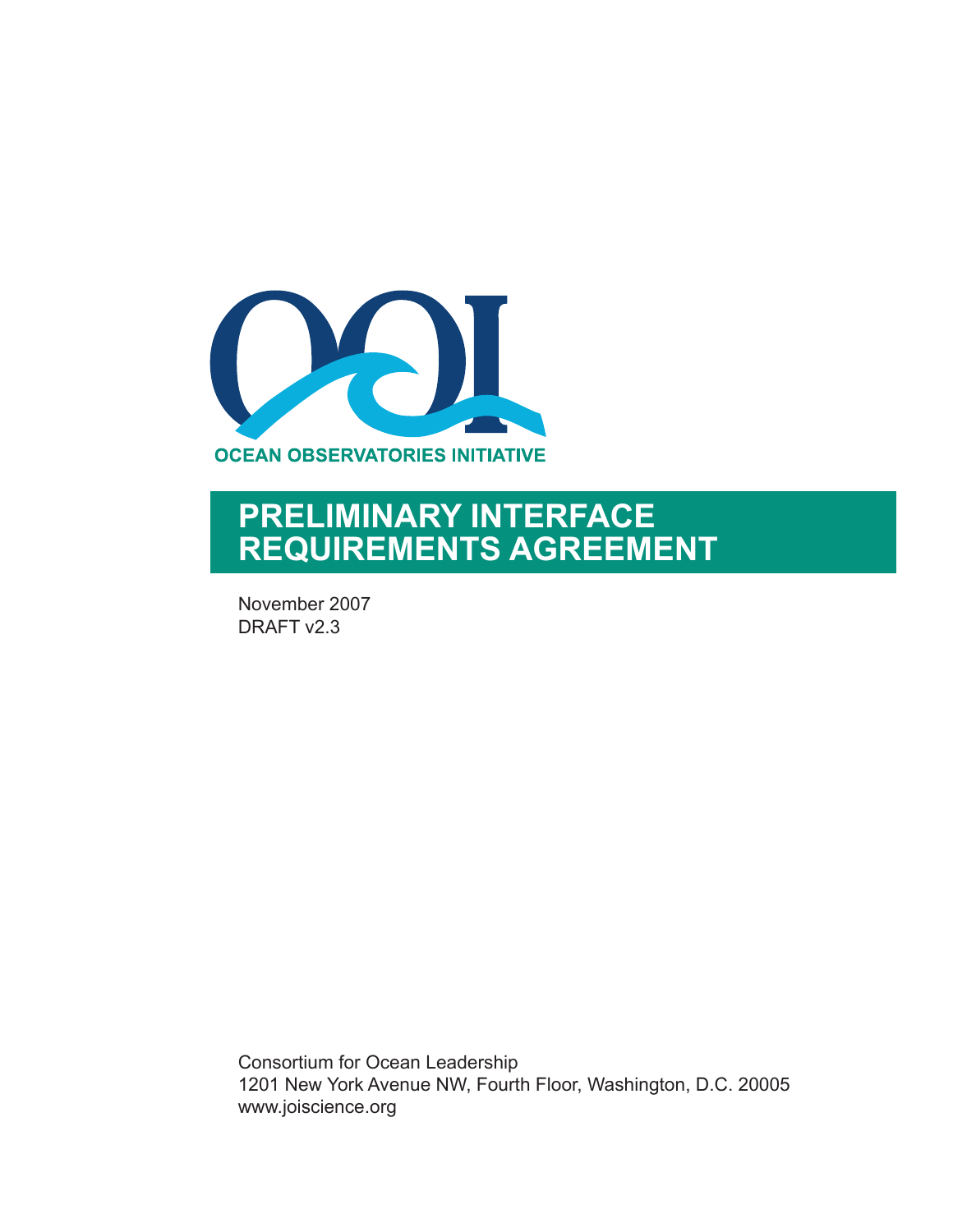# **Table of Contents**

| $\mathbf 1$ . |     |                                                       |
|---------------|-----|-------------------------------------------------------|
|               | 1.1 |                                                       |
|               | 1.2 |                                                       |
| 2.            |     | Cyberinfrastructure – Coastal/Global Scale Nodes 2    |
|               | 2.1 |                                                       |
|               | 2.2 |                                                       |
|               | 2.3 |                                                       |
|               | 2.4 |                                                       |
| 3.            |     | Cyberinfrastructure – Regional Scale Nodes 7          |
|               | 3.1 |                                                       |
|               | 3.2 |                                                       |
|               | 3.3 |                                                       |
|               | 3.4 |                                                       |
| 4.            |     | Regional Scale Nodes - Coastal/Global Scale Nodes. 11 |
|               | 4.1 |                                                       |
|               | 4.2 |                                                       |
|               | 4.3 |                                                       |
|               | 4.4 |                                                       |
|               | 4.5 |                                                       |
|               | 4.6 |                                                       |
|               | 4.7 |                                                       |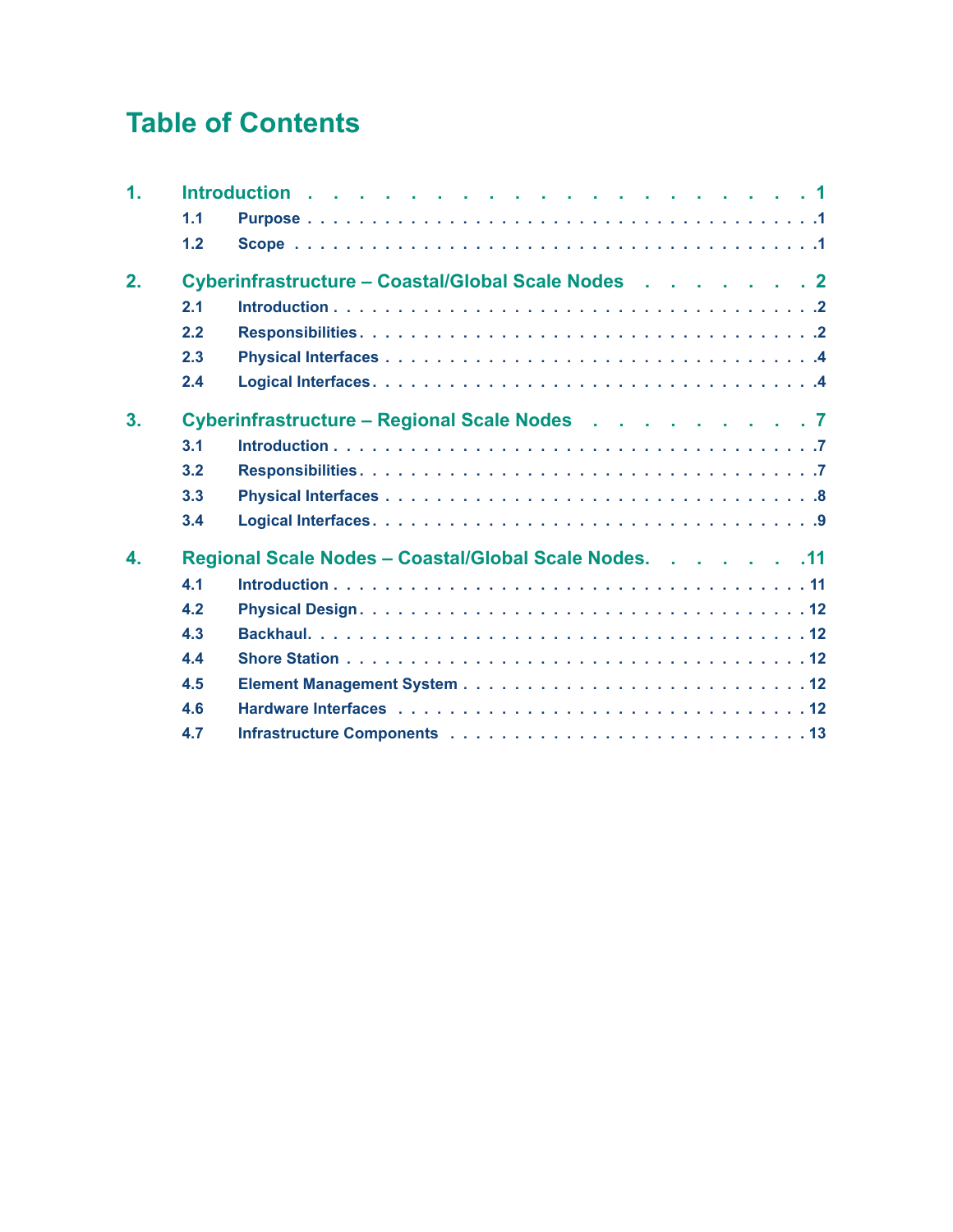### **1. Introduction**

#### **1.1 Purpose**

The Ocean Observatories Initiative (OOI) Cyberinfrastructure (CI) Implementing Organization (IO), Regional Scale Nodes (RSN) IO and Coastal/Global Scale Nodes (CGSN) IO shall work together to create a transformative, interactive ocean observatory. The *OOI Interface Requirements Agreement* (IRA) details the requirements and responsibilities of each organization relative to the interaction of subsystems provided by each IO at the physical, logical, and operational levels.

#### **1.2 Scope**

The IRA is applicable to all OOI system and subsystem hardware and software technical data, designs, and software code, and hardware developed or delivered as part of the OOI MREFC program. The IRA defines the roles, responsibilities, and authority of the OOI IOs in the planning, design, development, and implementation phases relative to the interaction of subsystems and delineation of responsibilities and obligations.

This preliminary interface requirements agreement document will evolve, through mutual consent between the IO's and the OOI Project Office, as the controlling document for the design and implementation of the interfaces between the CI, RSN, and CGSN IOs.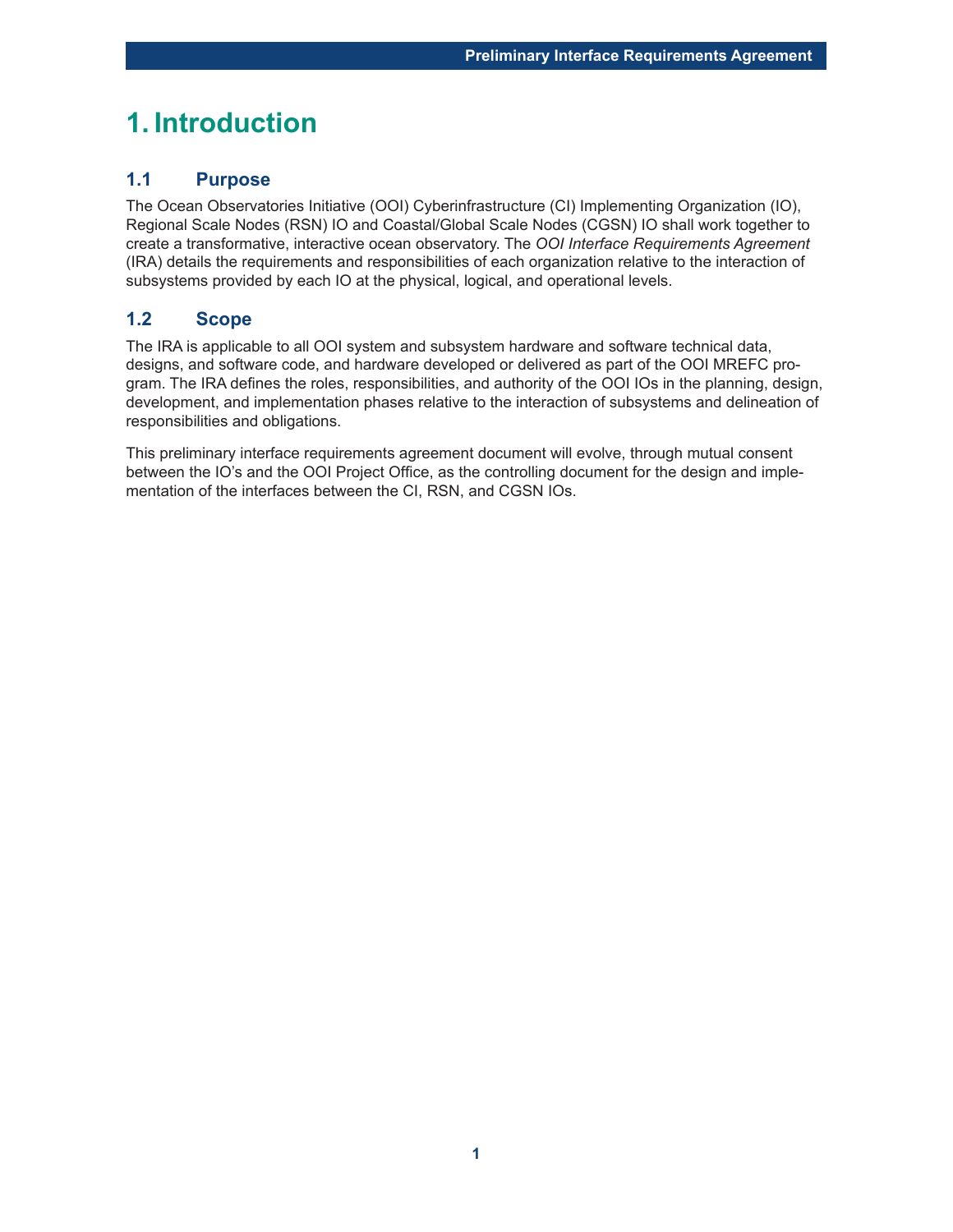# **2. Cyberinfrastructure – Coastal/Global Scale Nodes**

#### **2.1 Introduction**

This IRA section between the CI IO and CGSN IO outlines the responsibilities of each IO.

The CGSN IO will provide moored and cabled observatory infrastructure and core sensors, and the CI IO will provide sensor control, data processing, access control, data security, data storage, and resource allocation facilities and services. This section of the IRA/Interface Agreement (IA) between the CI IO and CGSN IO outlines the responsibilities of each organization, and is the controlling document for the design and implementation of the interfaces between the CI and CGSN. The interfaces to the cabled component of the Pacific Northwest coastal observatory component of the CGSN have been identified under the RSN IO and CGSN IO agreement, and hence this IA addresses only the moored and autonomous components of CGSN.

The CGSN-provided infrastructure includes the moorings, vehicles, physical infrastructure, core sensors, and a communication network linked to the shore station(s), and then to the Internet. The CGSN will provide mooring controllers to manage and control the power and communication resources within the CGSN moored infrastructure. The CI will provide resource (instrument, infrastructure, data, and process) management services, collaboration management services, physical data archives, and compute facilities that bind the physical observatories into a coherent whole.

CI will provide Cyberinfrastructure Point of Presence (CyberPoP) hardware and/or software that may be located in instruments, on moorings, and in the shore stations that provide instrument management and process capabilities as well as data collection, storage, and buffering before they are sent onto the Internet. Infrastructure resources (power and bandwidth) will be controlled by the mooring controllers and an interface will be provided to the CI that provides state information and accepts resource requests.

#### **2.2 Responsibilities**

| CI-CGSN-R-001 | The CGSN IO shall be responsible for all satellite and other wireless links<br>(from a given mooring to the shore station or from a given mooring and "ship"<br>station) operating expenses, including repairs and annual fees, in both the<br>MREFC and O&M phases of the project's cooperative agreements. |
|---------------|--------------------------------------------------------------------------------------------------------------------------------------------------------------------------------------------------------------------------------------------------------------------------------------------------------------|
| CI-CGSN-R-002 | The CGSN IO shall be responsible for all main power operating expenses at<br>the shore station, including backup power in the event of mains failure.                                                                                                                                                        |
| CI-CGSN-R-003 | The CGSN IO shall specify and provision all equipment for the satellite and<br>other wireless links.                                                                                                                                                                                                         |
| CI-CGSN-R-004 | The satellite and other wireless links between moorings, ships, and shore<br>shall be available (TBD-FD) % of the time. Regardless of link availability, the<br>system goal is 0% scientific data loss.                                                                                                      |
| CI-CGSN-R-005 | The shore station shall be operational at a mutually agreed ready for service<br>date as designated in the FD-IMS.                                                                                                                                                                                           |
| CI-CGSN-R-006 | The CI IO shall be responsible for all access connection fees and bandwidth<br>usage charges beyond the shore station.                                                                                                                                                                                       |
| CI-CGSN-R-007 | The CI IO shall be responsible for hardware, including maintenance and<br>upgrades, to connect the shore station to the national backbone.                                                                                                                                                                   |
| CI-CGSN-R-008 | The national backbone connection shall be operational at a mutually agreed,<br>ready for service date as designated in the FD-IMS.                                                                                                                                                                           |
| CI-CGSN-R-009 | The CI IO shall be responsible for provisioning the physical rack, storage me-                                                                                                                                                                                                                               |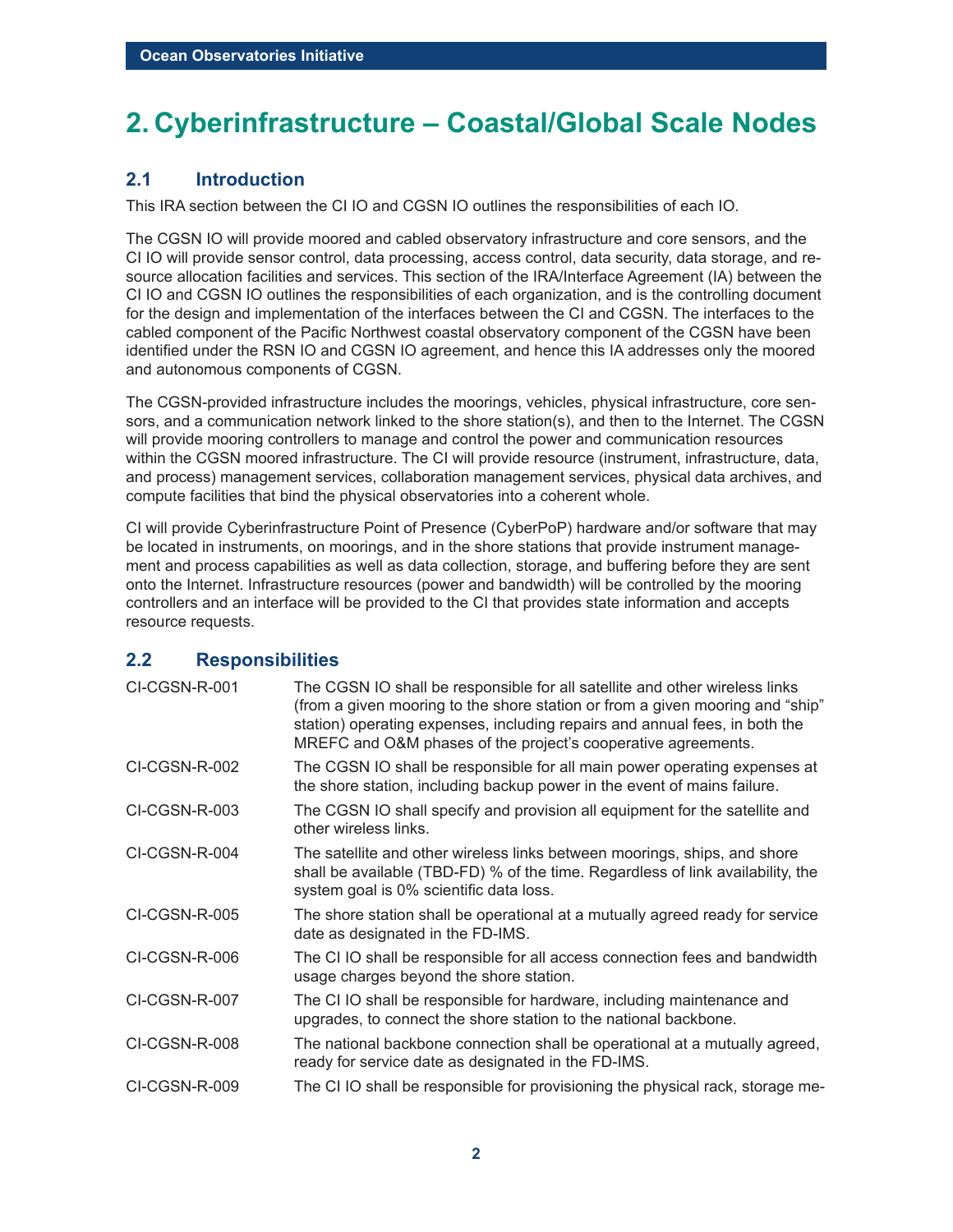dia and computer equipment for a shore station CyberPoP at each agreedupon shore station.

- CI-CGSN-R-010 The CI IO shall be responsible for all CyberPoP software, including maintenance and upgrades, in both the MREFC and O&M phases of the projects cooperative agreements.
- CI-CGSN-R-011 The shore station CyberPoP hardware and software shall be operational at a mutually agreed ready for service date designated in the FD-IMS.
- CI-CGSN-R-012 The CI IO shall be responsible for providing marine CyberPoP software, including maintenance and upgrades, in both the MREFC and O&M phases of the projects cooperative agreements.
- CI-CGSN-R-013 Marine CyberPop software shall be compatible with mutually agreed upon embedded Linux platforms that will be provided and supported by CGSN.
- CI-CGSN-R-014 The CI IO shall be responsible for writing device drivers and integrating them into the CI for a mutually agreed upon suite of instruments, with technical assistance on CGSN instrumentation and design collaboration as necessary from CGSN IO.
- CI-CGSN-R-015 The CGSN IO shall provide a documented interface to the mooring controller that provides state information and accepts resource requests.
- CI-CGSN-R-016 The mooring controller shall monitor and control the mooring power system.
- CI-CGSN-R-017 The mooring controller shall monitor and control the mooring communication system.
- CI-CGSN-R-018 The mooring controller shall restrict resource allocation requests that could damage mooring systems.
- CI-CGSN-R-019 The CI shall provide the capability to manage environmental conflicts, e.g. optical, electromagnetic, or acoustic.
- CI-CGSN-R-020 The CGSN IO shall be responsible for all software running on CGSN-provided elements of the infrastructure except for all instances of the CyberPop software.
- CI-CGSN-R-021 The CGSN IO shall provide documented connections at appropriate points in the mooring infrastructure to support marine CyberPoPs.
- CI-CGSN-R-022 The CI shall be responsible for discovery of resources represented by an OOI-standard resource interface on the CGSN infrastructure.
- CI-CGSN-R-023 The CGSN IO shall be responsible for providing all data that do not flow through the CI to the OOI data archive in an OOI standard format.
- CI-CGSN-R-024 The CGSN IO shall be responsible for providing OOI standard metadata for all data that do not flow through the CI.
- CI-CGSN-R-025 The CGSN IO shall be responsible for capturing all user and operator interactions with the infrastructure and instruments that do not flow through the CI to the OOI data archive in an OOI standard format.
- CI-CGSN-R-026 The CI and CGSN IOs shall develop a mutually agreed upon test plan for testing instrument driver software and related resource networks that may affect mooring function.
- CI-CGSN-R-027 The CGSN IO shall provide a shore-side mooring test bed dedicated to the purpose of testing instrument hardware and CyberPop software functionality in a mooring environment with wireless access.
- CI-CGSN-R-028 The CI IO shall be responsible for providing transformer code that converts vendor-proprietary data formats stored on vendor-proprietary internal memory devices into OOI standard data formats for mutually agreed upon instruments.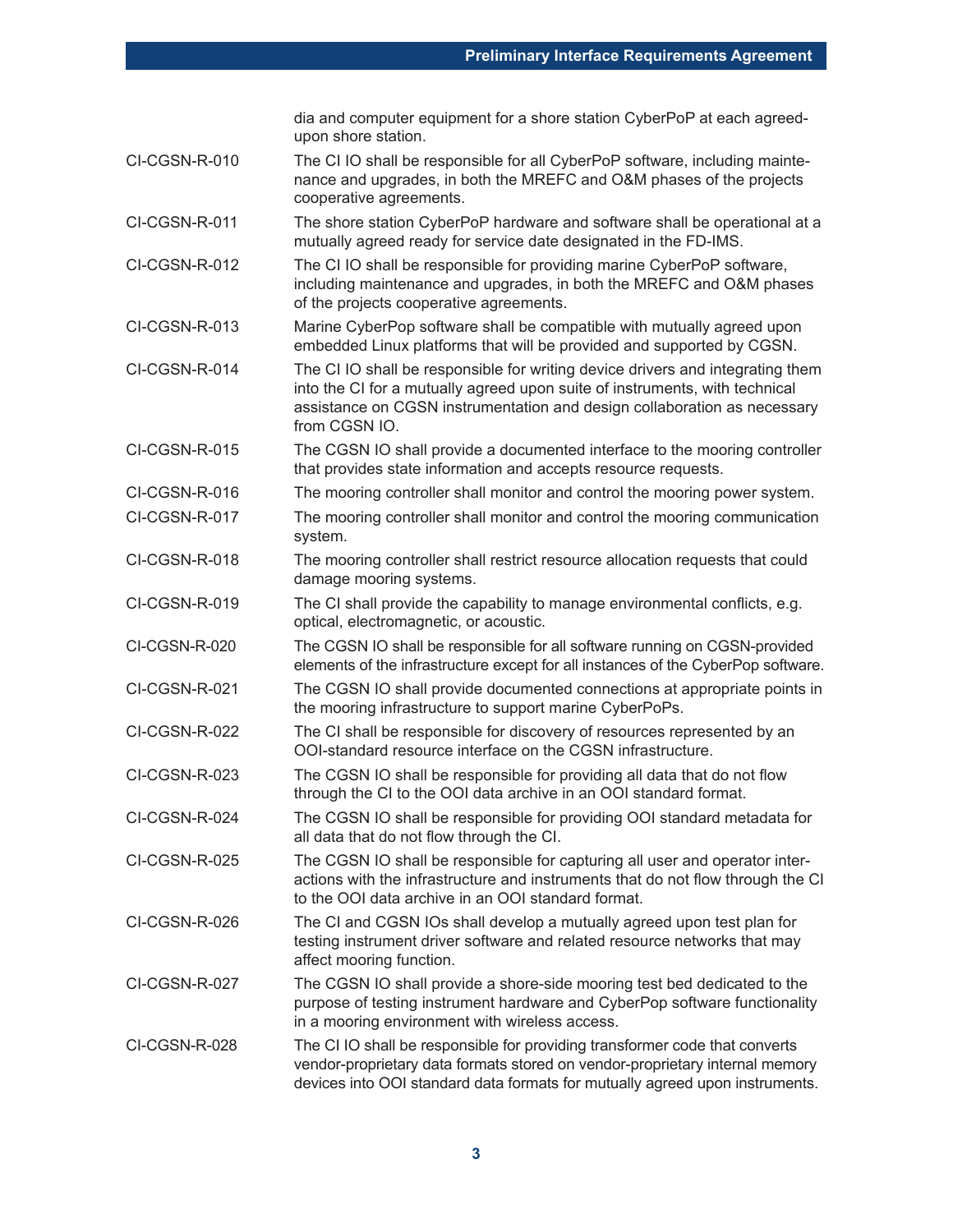#### **2.3 Physical Interfaces**

| CI-CGSN-P-001 | The CGSN IO shall provide a satellite link between each mooring instance<br>and the shore station.                                                                                                                                                                                                                                                                          |
|---------------|-----------------------------------------------------------------------------------------------------------------------------------------------------------------------------------------------------------------------------------------------------------------------------------------------------------------------------------------------------------------------------|
| CI-CGSN-P-002 | The CGSN IO shall provide high-bandwidth Wi-Fi and serial radio-modem<br>wireless links for ship-to/from-mooring connections.                                                                                                                                                                                                                                               |
| CI-CGSN-P-003 | The CGSN IO shall provide the CI with direct access to vendor-supplied sat-<br>ellite and radio links for vehicles and profilers.                                                                                                                                                                                                                                           |
| CI-CGSN-P-004 | The mooring satellite or other wireless links shall support standard internet<br>protocols, including TCP/IP.                                                                                                                                                                                                                                                               |
| CI-CGSN-P-005 | The shore station CyberPoP shall have a TCP/IP connection to the mooring<br>satellite links.                                                                                                                                                                                                                                                                                |
| CI-CGSN-P-006 | The shore station CyberPop shall have a TCP/IP or direct access connection<br>to vendor-supplied vehicles and other platforms.                                                                                                                                                                                                                                              |
| CI-CGSN-P-007 | The CI shall be able to request engineering data from the CGSN infrastruc-<br>ture and vendor-supplied platforms/components.                                                                                                                                                                                                                                                |
| CI-CGSN-P-008 | The CI shall be able to request power and bandwidth allocations from the<br>mooring controllers.                                                                                                                                                                                                                                                                            |
| CI-CGSN-P-009 | The CI interface to the mooring controller must consist of documented, bi-<br>directional, message-based IP services.                                                                                                                                                                                                                                                       |
| CI-CGSN-P-010 | The CGSN shall provide sensors with native Ethernet interfaces and the abil-<br>ity to connect directly with the physical infrastructure.                                                                                                                                                                                                                                   |
| CI-CGSN-P-011 | The CI shall communicate directly with all Ethernet sensors.                                                                                                                                                                                                                                                                                                                |
| CI-CGSN-P-012 | The CI shall provide, as part of its CyberPop software distribution, virtual<br>serial port server functionality on an embedded-Linux platform for sensors<br>that have only a standard serial interface (RS232-RS485-RS422-TTL). This<br>software shall convert IP commands to serial data streams to the sensor and<br>convert serial data from the sensor to IP packets. |
| CI-CGSN-P-013 | The CI shall communicate directly with all serial instruments via the virtual<br>serial port server instances.                                                                                                                                                                                                                                                              |
| CI-CGSN-P-014 | The CI shall be able to directly change instrument characteristics (e.g., baud<br>rate or toggling of control lines) through the virtual serial port server instances.                                                                                                                                                                                                      |
| CI-CGSN-P-015 | Serial streams shall be time-stamped.                                                                                                                                                                                                                                                                                                                                       |
|               |                                                                                                                                                                                                                                                                                                                                                                             |

#### **2.4 Logical Interfaces**

- CI-CGSN-S-001 The CI shall provide observatory facility services with documented interfaces. These services task, coordinate, and manage observatory resources and their interdependencies. They provide oversight to ensure safe and secure operations and maximize the total data return from all instruments.
- CI-CGSN-S-002 The CI shall provide instrument direct access services with documented interfaces. This service provides direct IP connectivity between a research team and their instrumentation from anywhere within the integrated network. The service is designed to support instrument connections to telnet and/or proprietary instrument software. Such a channel has a higher-level security requirement, and initiation will require a separate and more stringent authentication process than ordinary observatory access.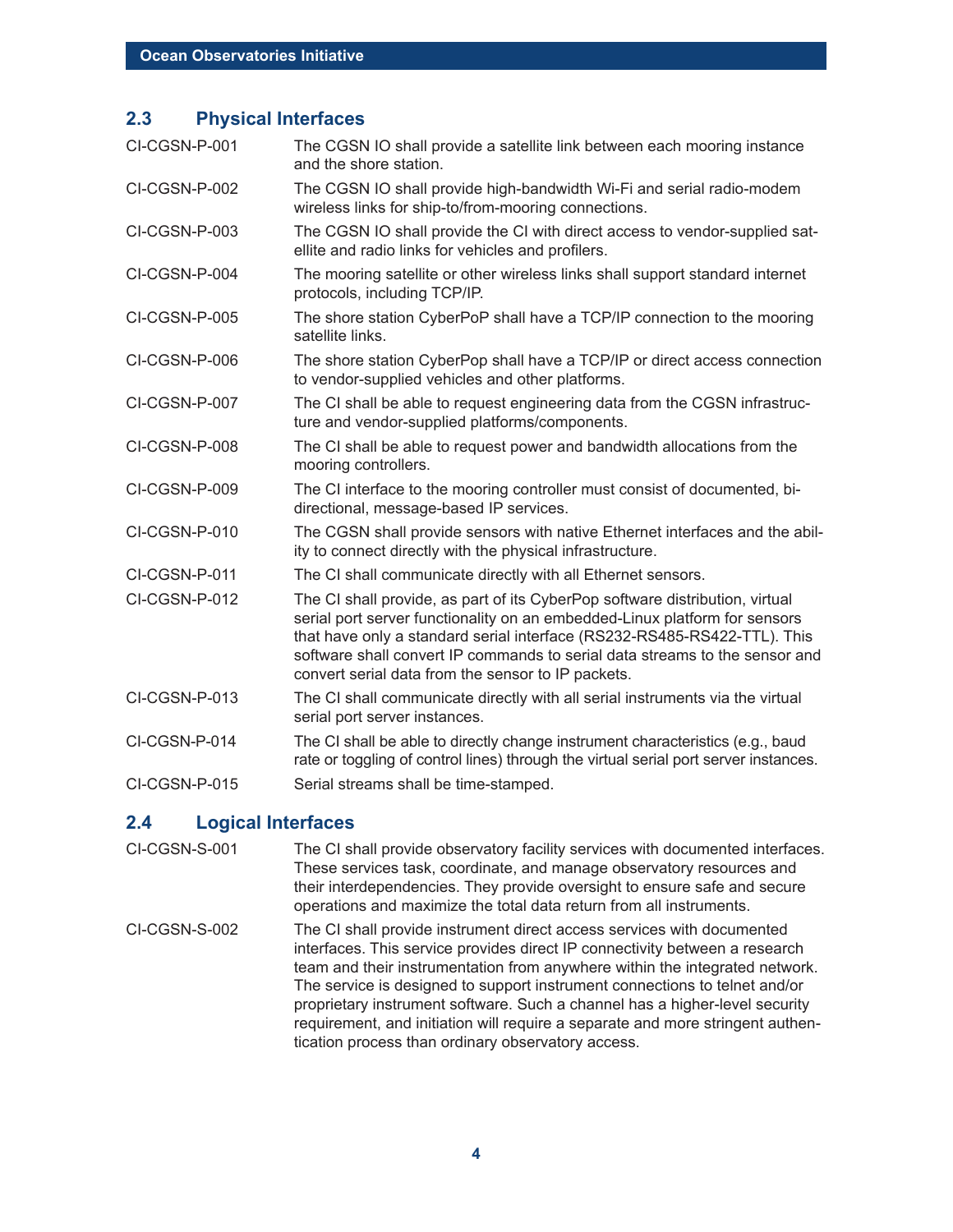| CI-CGSN-S-003 | The CI shall provide instrument management services with documented<br>interfaces. These services provide the command, control, and monitoring<br>services to operate and manage an instrument. Operating an instrument has<br>a higher-level security requirement, and engagement will require a separate<br>and more stringent authentication process. This service also supports instru-<br>ment development and deployment through test and validation services.                                                                                                                                                                                      |
|---------------|-----------------------------------------------------------------------------------------------------------------------------------------------------------------------------------------------------------------------------------------------------------------------------------------------------------------------------------------------------------------------------------------------------------------------------------------------------------------------------------------------------------------------------------------------------------------------------------------------------------------------------------------------------------|
| CI-CGSN-S-004 | The CI shall provide an instrument and data process repository. The reposi-<br>tory maintains informational representations of instruments and their con-<br>figuration and calibration, along with references to their acquired data. It also<br>maintains copies of all processes applied to data from acquisition through<br>product delivery. All are associated with their respective metadata.                                                                                                                                                                                                                                                      |
| CI-CGSN-S-005 | The CI shall provide instrument activation services with documented inter-<br>faces. These services enable configuration of data calibration and validation<br>processes and the application of custom automated data processing steps.<br>The service supports the flagging and sequestering of derived data until<br>reviewed by responsible participants. Derived data are automatically associ-<br>ated with their data source. The service supports automated revisions of the<br>derived data on a partial or complete basis.                                                                                                                       |
| CI-CGSN-S-006 | The CI shall provide data calibration and validation services with documented<br>interfaces. These services provide registration, testing, and validation for<br>instruments and instrument platforms to ensure conformity with different<br>operational requirements in the network.                                                                                                                                                                                                                                                                                                                                                                     |
| CI-CGSN-S-007 | The CI shall provide marine resource scheduling services with documented<br>interfaces. These coordination services are the primary means for allocating<br>and scheduling instrument use of communications and power, but will extend<br>to the coordination of environmental interactions (i.e. sound, chemical, light).                                                                                                                                                                                                                                                                                                                                |
| CI-CGSN-S-008 | The CI shall provide resource lifecycle services with documented interfaces.<br>These services facilitate transition of a resource from cradle to grave.                                                                                                                                                                                                                                                                                                                                                                                                                                                                                                  |
| CI-CGSN-S-009 | The CI shall provide a governance framework with documented interfaces.<br>This facilitates identity and policy management to govern the use of resourc-<br>es by participants through policy enforcement and decision services.                                                                                                                                                                                                                                                                                                                                                                                                                          |
| CI-CGSN-S-010 | The CI shall provide a service framework with documented interfaces. This<br>facilitates provisioning, federating, delegating, and binding service interac-<br>tions between resources.                                                                                                                                                                                                                                                                                                                                                                                                                                                                   |
| CI-CGSN-S-011 | The CI shall provide a resource framework with documented interfaces. This<br>facilitates provisioning, managing, and tracking the use of resources.                                                                                                                                                                                                                                                                                                                                                                                                                                                                                                      |
| CI-CGSN-S-012 | The CI shall provide resource activation services with documented inter-<br>faces. Activation testing and validation services ensure conformity with the<br>different operational requirements in the network.                                                                                                                                                                                                                                                                                                                                                                                                                                            |
| CI-CGSN-S-013 | The CI shall provide an integrated observatory common data and metadata<br>model. This provides the common data and metadata model for the Inte-<br>grated Observatory into which all integrated data products must translate, if<br>required, for shared syntactic and semantic access. The scope of syntactic<br>representation of observed data shall be extendable and comprehensive.<br>The scope of the observatory metadata model and semantic representation<br>shall be extendable yet constrained in implementation to at least meet all<br>data requirements imposed by the set "Core" OOI sensors and their associ-<br>ated QA/QC processing. |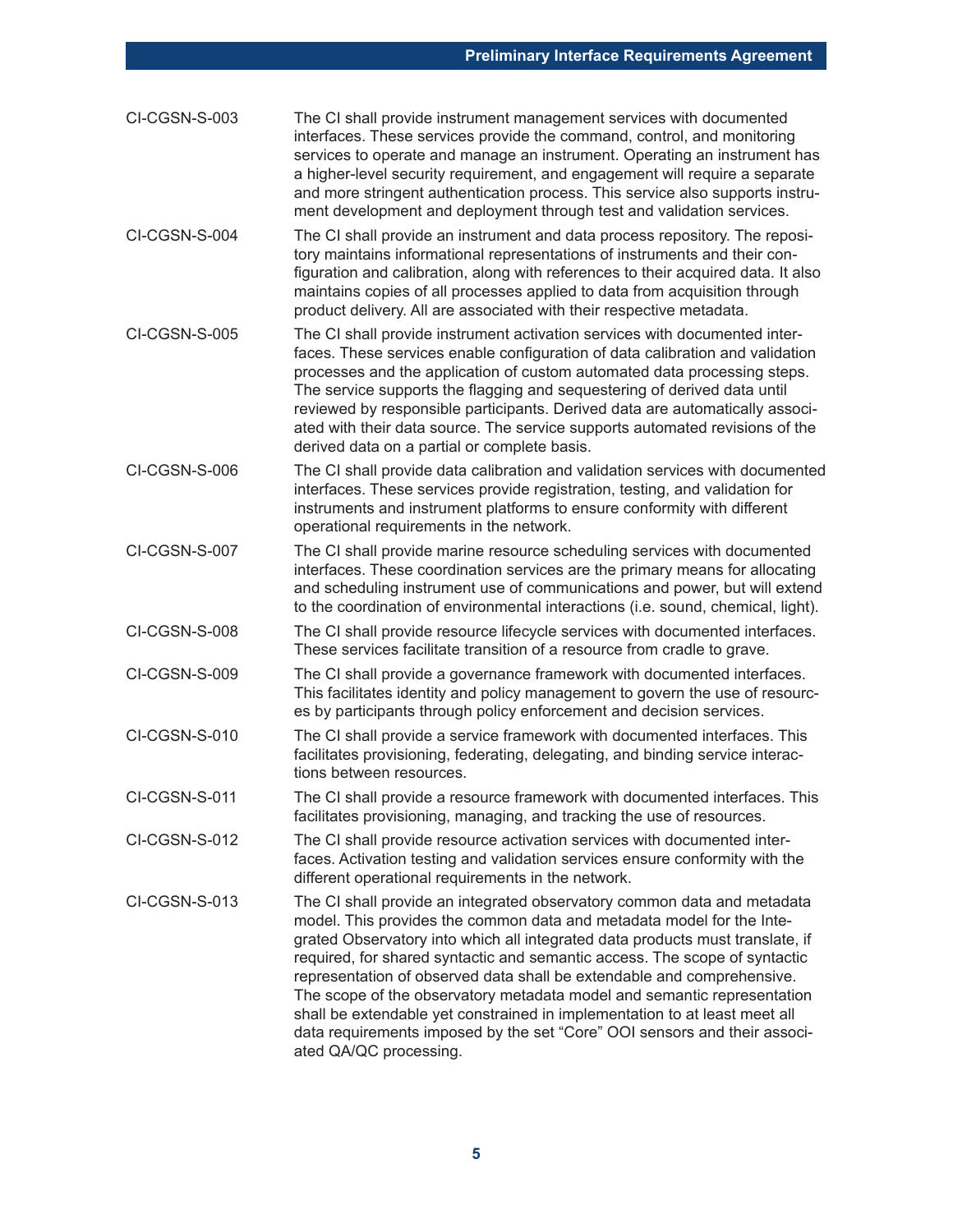| CI-CGSN-S-014 | The CI shall provide dynamic data distribution services. This provides publi-<br>cation, subscription, and query services associated with variant and dynamic<br>data resources. It is used in combination with the processing service to drive<br>the policy decision to execute a process.                                                                                                  |
|---------------|-----------------------------------------------------------------------------------------------------------------------------------------------------------------------------------------------------------------------------------------------------------------------------------------------------------------------------------------------------------------------------------------------|
| CI-CGSN-R-015 | The CI shall provide data catalog and repository services. This provides<br>registration, indexing, and presentation services to collect and organize data<br>holdings with their associated metadata for an individual, group, and/or com-<br>munity.                                                                                                                                        |
| CI-CGSN-S-016 | The CI shall provide instrument network services that facilitate human-in-the-<br>loop (HIL) execution at the shore station operations center. At a minimum,<br>these services shall support the submission of an instrument/sensor state-<br>declaration document so that the instrument network can be updated at the<br>end of a human interaction with an instrument (or other resource). |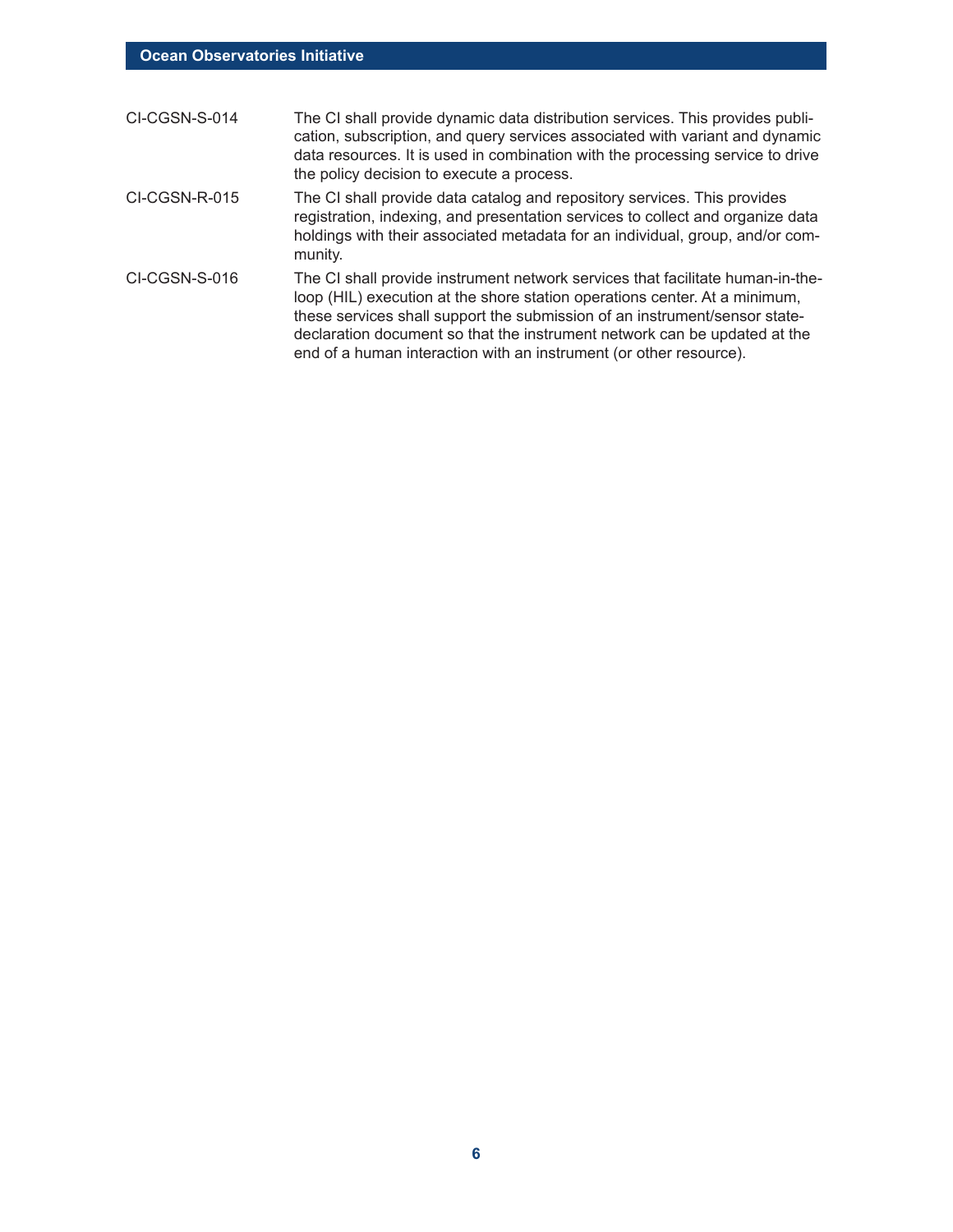## **3. Cyberinfrastructure – Regional Scale Nodes**

#### **3.1 Introduction**

The three IOs will be involved in the creation and operation of the Regional Scale Nodes (RSN) off the coast of Washington and Oregon. The RSN IO will provide the observatory infrastructure and core sensors, the CI IO will provide sensor control, data processing, access control, data security, data storage, and resource allocation facilities and services, and the CGSN IO will provide sensors and moorings for the system using RSN infrastructure. This interface agreement section between the CI IO and RSN IO outlines the responsibilities of each organization.

The RSN provided infrastructure includes the cables, physical infrastructure, core sensors, and a power/communication network linked to a shore station and then to the power grid and the Internet. The RSN will provide an Element Management System (EMS) to manage and control the power and communication resources within the RSN infrastructure. The CI will provide resource (instrument, infrastructure, data and process) management services, collaboration management services, physical data archives, and compute facilities that bind the physical observatories into a coherent whole.

The RSN shall provide the backhaul network connection between the shore stations and the Internet Points of Presence in Portland OR. CI will provide CyberPoPs that may be located in instruments, as a dedicated package on the seafloor, and in the shore stations that provide instrument management and process capabilities as well as data collection, storage, and buffering before they are sent onto the Internet through a connection to the GigaPop. No RSN infrastructure will be involved in instrument management or processing and buffering data from the sensors.

The RSN infrastructure will be designed to operate for 25 years. It is expected that the number of sensors connected to the system and the complexity of experiments will increase over that time. The RSN will be designed such that CyberPoPs can be connected to the underwater infrastructure (either within instrument packages or as a separate CyberPoP package) that can communicate with local sensors directly and provide buffer and process capabilities for instruments before their data are sent back to the shore station. The CI IO will provide underwater CyberPoPs. Infrastructure resources (power and bandwidth) will still be controlled by the EMS in the shore station and an interface will be provided to the CI that provides state information and accepts resource requests.

#### **3.2 Responsibilities**

| CI-RSN-R-001        | The RSN IO shall be responsible for all backhaul (from the shore stations<br>to the Portland GigaPoP) operating expenses, including repairs and annual<br>fees, for the lifetime of the project, in both the MREFC and O&M phases of<br>the project cooperative agreements. |
|---------------------|-----------------------------------------------------------------------------------------------------------------------------------------------------------------------------------------------------------------------------------------------------------------------------|
| CI-RSN-R-002        | The RSN IO shall be responsible for all main power operating expenses at<br>the shore stations, including backup power in the event of main power feed<br>failure.                                                                                                          |
| CI-RSN-R-003        | The RSN IO shall specify and provision all equipment and links for the back-<br>haul.                                                                                                                                                                                       |
| CI-RSN-R-004        | The backhaul must be operational at a mutually agreed ready for service<br>date as designated in the FD-IMS.                                                                                                                                                                |
| <b>CI-RSN-R-005</b> | The backhaul must have at least 99.99% availability.                                                                                                                                                                                                                        |
| CI-RSN-R-006        | The CI IO shall be responsible for all access connection fees and bandwidth<br>usage charges beyond the connection at the Portland GigaPop.                                                                                                                                 |
| CI-RSN-R-007        | The CIIO shall be responsible for hardware, including maintenance and<br>upgrades, to connect to the GigaPop Network.                                                                                                                                                       |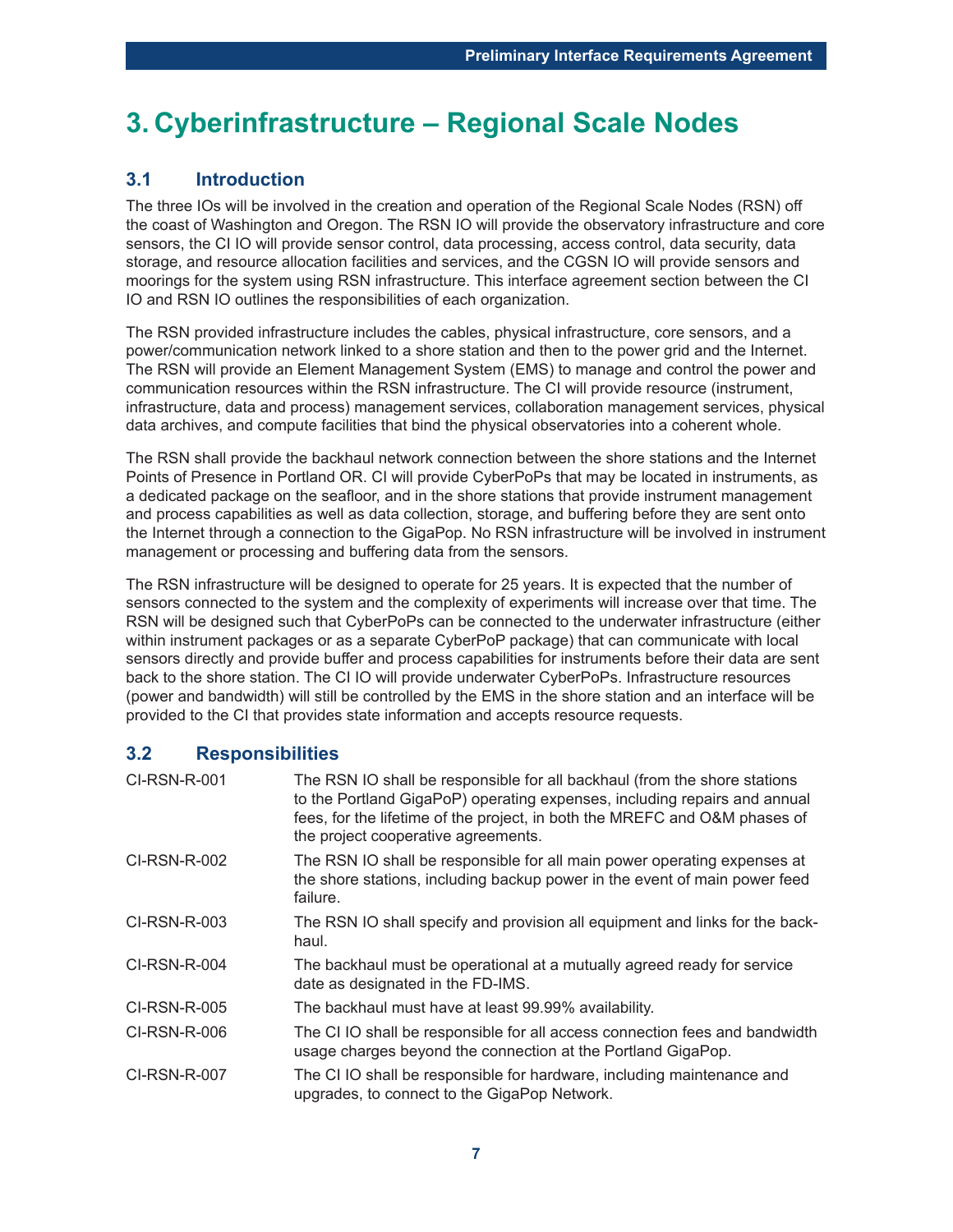| <b>CI-RSN -R-008</b> | The CI IO shall be responsible for negotiating a contract with the GigaPop<br>consortium for equipment space, power, and bandwidth.                                            |
|----------------------|--------------------------------------------------------------------------------------------------------------------------------------------------------------------------------|
| CI-RSN -R-009        | The GigaPop connection shall be operational at a mutually agreed ready for<br>service date as designated in the FD-IMS.                                                        |
| CI-RSN-R-010         | The CI IO shall be responsible for provisioning the physical rack, storage<br>media, and computer equipment for a CyberPoP at the national GigaPoP in<br>Portland, Oregon.     |
| <b>CI-RSN-R-011</b>  | The CI IO shall be responsible for all CyberPoP software, including mainte-<br>nance and upgrades.                                                                             |
| CI-RSN-R-012         | The CyberPoP(s) must be operational at a mutually agreed ready for service<br>date as designated in the FD-IMS.                                                                |
| CI-RSN-R-013         | The CI IO shall be responsible for providing High Bandwidth CyberPoPs<br>located at the shore stations.                                                                        |
| CI-RSN-R-014         | The RSN IO shall provide power for the High Bandwidth CyberPoPs, includ-<br>ing backup power in the event of main power feed failure.                                          |
| <b>CI-RSN-R-015</b>  | The RSN IO shall provide a documented interface to the shore station EMS<br>to provide state information and accept resource requests.                                         |
| CI-RSN-R-016         | The EMS must monitor and control the RSN power system.                                                                                                                         |
| <b>CI-RSN-R-017</b>  | The EMS must restrict resource allocation commands that could damage<br>the RSN system (e.g., prevent a node being configured to provide power in<br>excess of safety limits). |
| CI-RSN-R-018         | The CI shall provide the EMS with system status information, including (but<br>not limited to) sensor and network status.                                                      |
| CI-RSN-R-019         | The CI shall manage and allocate bandwidth for RSN users.                                                                                                                      |
| <b>CI-RSN-R-020</b>  | The CI shall provide environmental conflict management, such as optical,<br>electromagnetic, or acoustic.                                                                      |
| CI-RSN-R-021         | The RSN IO shall be responsible for all software running on elements of the<br>infrastructure.                                                                                 |
| <b>CI-RSN-R-022</b>  | The RSN shall provide connections at appropriate points in the physical infra-<br>structure to support marine CyberPoPs.                                                       |
| CI-RSN-R-023         | The CI shall be responsible for discovery of resources represented by an<br>OOI standard resource interface on the RSN infrastructure.                                         |
| CI-RSN-R-024         | The RSN IO shall be responsible for implementing the profiler and winch<br>controllers.                                                                                        |
| CI-RSN-R-025         | The RSN IO shall define and document the interfaces to the profiler and<br>winch controllers.                                                                                  |
| CI-RSN-R-026         | The CI shall manage use of the profiler and winch motion controllers.                                                                                                          |
| CI-RSN-R-027         | The CI shall manage profiler battery charging via the profiler controller.                                                                                                     |

### **3.3 Physical Interfaces**

| CI-RSN-P-001   | The RSN shall provide a scalable link between the shore stations and a<br>National GigaPop located at the Pittock Building in Portland OR. The link will<br>initially be provisioned at 10Gb/s. |
|----------------|-------------------------------------------------------------------------------------------------------------------------------------------------------------------------------------------------|
| CI-RSN-P-002   | The link shall support standard Internet protocols, including TCP/IP.                                                                                                                           |
| $CI-RSN-P-003$ | The Portland OR CyberPoP must have a TCP/IP connection to the backhaul<br>transmission system.                                                                                                  |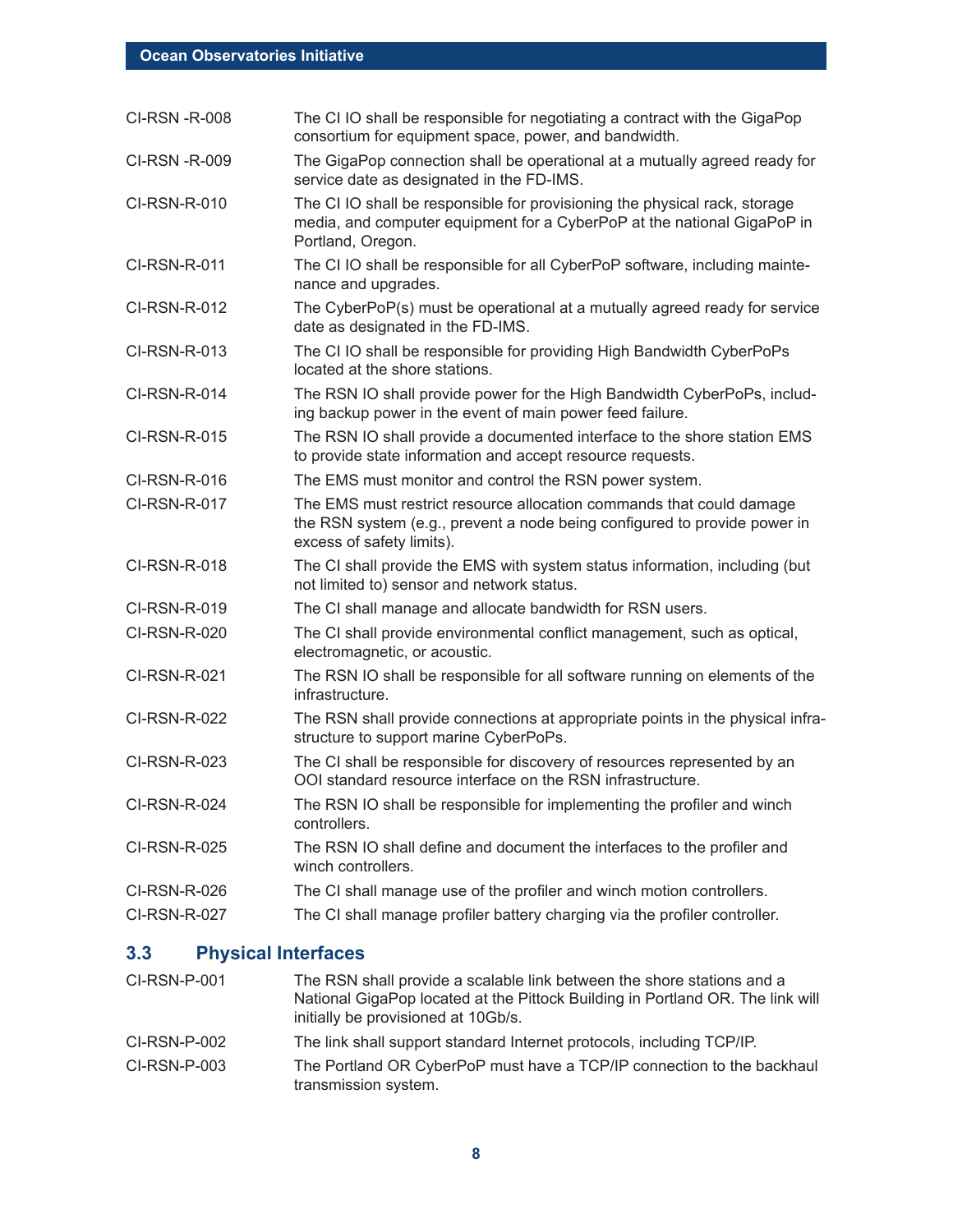| $CI-RSN-P-004$ | The CI shall be able to request engineering data from any part of the RSN<br>infrastructure through the EMS.                                                                                                                                             |
|----------------|----------------------------------------------------------------------------------------------------------------------------------------------------------------------------------------------------------------------------------------------------------|
| CI-RSN-P-005   | The RSN EMS must provide for and accept valid CI power allocation re-<br>quests.                                                                                                                                                                         |
| CI-RSN-P-006   | The CI interface to the EMS shall consist of documented, bi-directional,<br>message-based IP services.                                                                                                                                                   |
| CI-RSN-P-007   | The RSN shall provide sensors with native Ethernet interfaces the ability to<br>plug directly into a junction box port.                                                                                                                                  |
| CI-RSN-P-008   | The CI shall communicate directly with all Ethernet sensors.                                                                                                                                                                                             |
| $CI-RSN-P-009$ | The RSN shall provide serial port servers for sensors that have only a stan-<br>dard serial interface (RS232-RS485-RS422-TTL) that convert IP commands<br>to serial data streams to the sensor and convert serial data from the sensor<br>to IP packets. |
| CI-RSN-P-010   | The CI shall communicate directly with all serial port servers.                                                                                                                                                                                          |
| CI-RSN-P-011   | The CI shall be able to directly change instrument characteristics (e.g., baud<br>rate or toggling of control lines) at the serial port servers.                                                                                                         |
| CI-RSN-P-012   | Serial streams shall be time-stamped as close to the sensor as possible.                                                                                                                                                                                 |

### **3.4 Logical Interfaces**

| CI-RSN-S-001        | The CI shall provide observatory facility services with documented interfaces.<br>These services task, coordinate, and manage observatory resources and<br>their interdependencies. They provide oversight to ensure safe and secure<br>operations and maximize the total data return from all instruments.                                                                                                                                                                                                                               |
|---------------------|-------------------------------------------------------------------------------------------------------------------------------------------------------------------------------------------------------------------------------------------------------------------------------------------------------------------------------------------------------------------------------------------------------------------------------------------------------------------------------------------------------------------------------------------|
| CI-RSN-S-002        | The CI shall provide instrument direct access services with documented<br>interfaces. This service provides direct IP connectivity between a research<br>team and their instrumentation from anywhere within the integrated network.<br>The service is designed to support instrument connections to telnet and/or<br>proprietary instrument software. Such a channel has a higher-level security<br>requirement, and initiation will require a separate and more stringent authen-<br>tication process than ordinary observatory access. |
| CI-RSN-S-003        | The CI shall provide instrument management services with documented<br>interfaces. These services provide the command, control, and monitoring<br>services to operate and manage an instrument. Operating an instrument has<br>a higher-level security requirement, and engagement will require a separate<br>and more stringent authentication process. This service also supports instru-<br>ment development and deployment through test and validation services.                                                                      |
| CI-RSN-S-004        | The CI shall provide an instrument and data process repository. The reposi-<br>tory maintains informational representations of instruments and their con-<br>figuration and calibration, along with references to their acquired data. It also<br>maintains copies of all processes applied to data from acquisition through<br>product delivery. All are associated with their respective metadata.                                                                                                                                      |
| <b>CI-RSN-S-005</b> | The CI shall provide instrument activation services with documented inter-<br>faces. These services enable configuration of data calibration and validation<br>processes and the application of custom automated data processing steps.<br>The service supports the flagging and sequestering of derived data until<br>reviewed by responsible participants. Derived data are automatically associ-<br>ated with their data source. The service supports automated revisions of the<br>derived data on a partial or complete basis.       |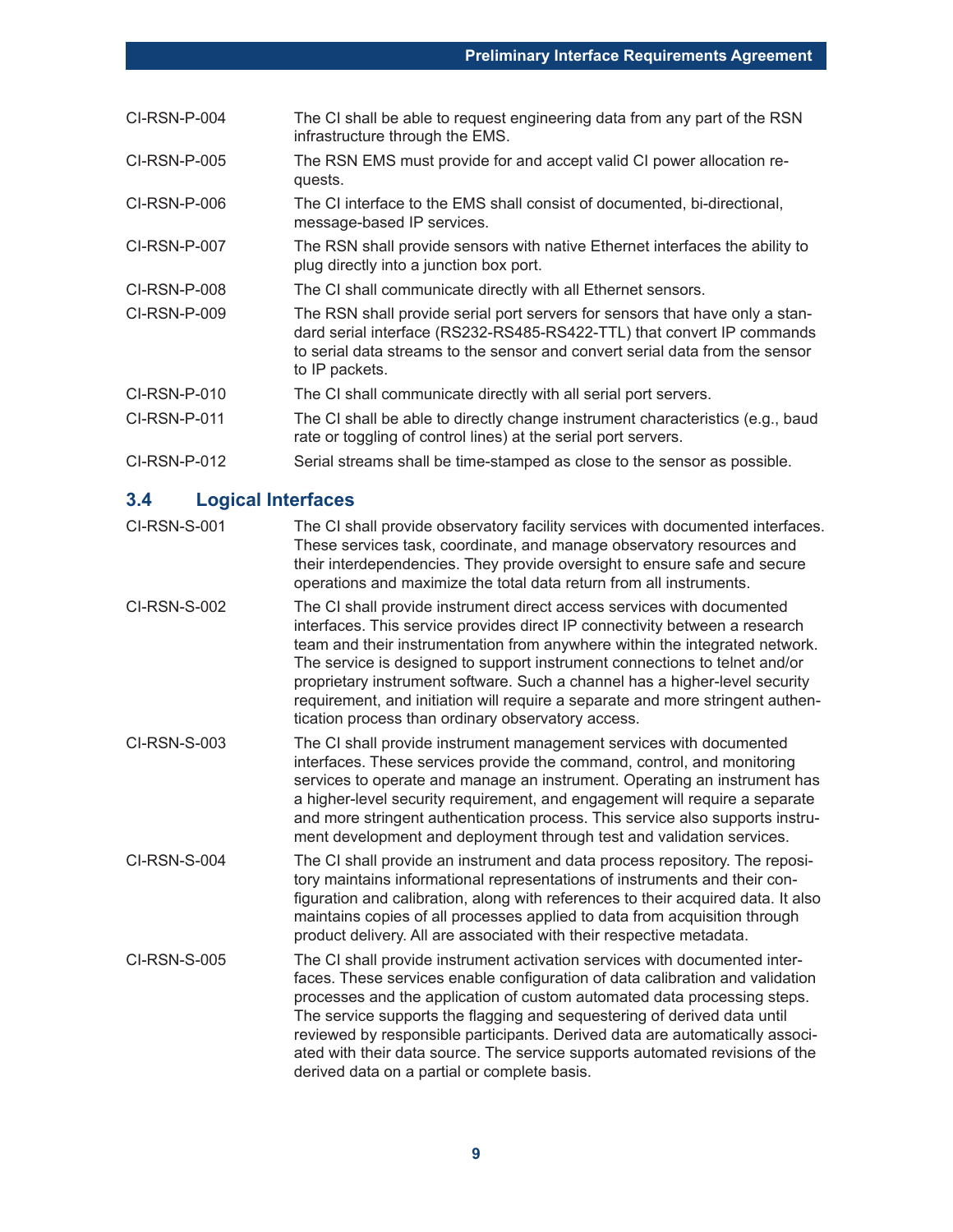| The CI shall provide data calibration and validation services with documented<br>interfaces. These services provide registration, testing, and validation for<br>instruments and instrument platforms to ensure conformity with different<br>operational requirements in the network.                                      |
|----------------------------------------------------------------------------------------------------------------------------------------------------------------------------------------------------------------------------------------------------------------------------------------------------------------------------|
| The CI shall provide marine resource scheduling services with documented<br>interfaces. These coordination services are the primary means for allocating<br>and scheduling instrument use of communications and power, but will extend<br>to the coordination of environmental interactions (i.e. sound, chemical, light). |
| The CI shall provide resource lifecycle services with documented interfaces.<br>These services facilitate transition a resource from cradle to grave.                                                                                                                                                                      |
| The CI shall provide a governance framework with documented interfaces.<br>This facilitates identity and policy management to govern the use of resourc-<br>es by participants through policy enforcement and decision services.                                                                                           |
| The CI shall provide a service framework with documented interfaces. This<br>facilitates provisioning, federating, delegating, and binding service interac-<br>tions between resources.                                                                                                                                    |
| The CI shall provide a resource framework with documented interfaces. This<br>facilitates provisioning, managing, and tracking the use of resources.                                                                                                                                                                       |
| The CI shall provide resource activation services with documented inter-<br>faces. Activation testing and validation services ensure conformity with the<br>different operational requirements in the network.                                                                                                             |
|                                                                                                                                                                                                                                                                                                                            |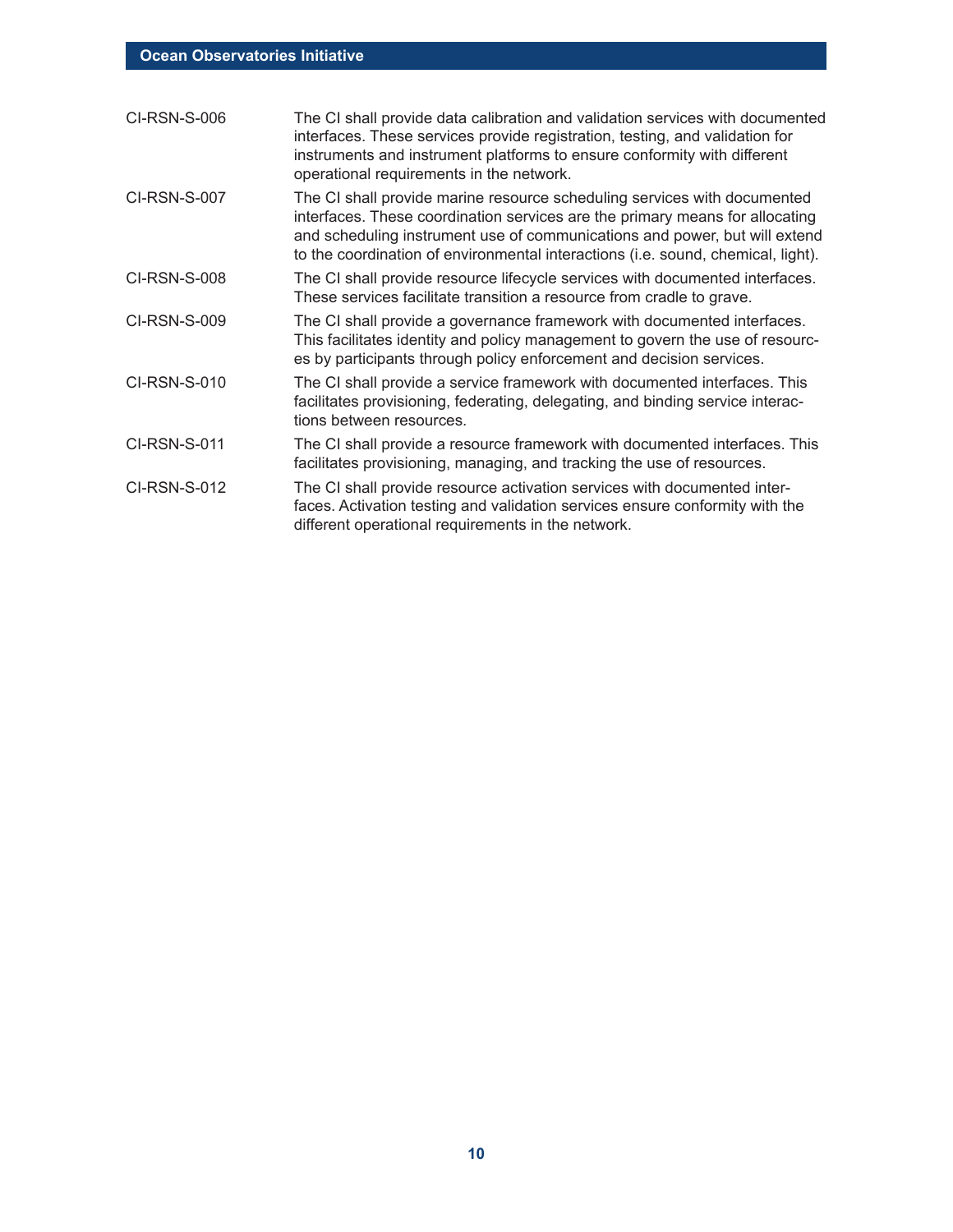## **4. Regional Scale Nodes – Coastal/Global Scale Nodes**

#### **4.1 Introduction**

This IRA section between the RSN IO and CGSN IO outlines the responsibilities of each IO. The CGSN shall design and operate the Endurance Array off the coast of Oregon, using the RSN's power and communication infrastructure to connect its cabled water column moorings and benthic observatories to the CI network through the shore station and up to the CI interface at the Cyber POP. This partnership will extend the reach and capability of the RSN infrastructure into the coastal environment (Figure 1) and allow the OOI to support synoptic experiments across this range of scales. Cabled elements of the CGSN will use the same physical interfaces, command control, and data transport mechanisms as other RSN components to minimize duplicated design work by RSN, CI, or CGSN.

CGSN shall install and maintain of all components of the Endurance Array including the coastal MET moorings (uncabled), coastal-winched profilers (cabled), benthic science nodes (cabled), and associated sensors. The cabled infrastructure shall be designed, installed, and managed by the RSN as a seamless extension of their overall network. RSN and CGSN acknowledge that this section of the IRA defines scope and their related costs that require the transfer of funding to RSN through the OOI Project Office for all survey, environmental mitigation, components, cables, installation, and maintenance for infrastructure extended from NP2 including the cabled coastal hybrid profiler mooring as shown in Figure 1. Any unique/non-standard design requests must have NRE funding provided by CGSN. The detailed final designs and allocated costs must be transferred through the OOI Project Office as part of the MREFC Cooperative Agreement. The CGSN and RSN shall collaborate on all design, installation, and maintenance operations that may affect this interface.



*Figure 1*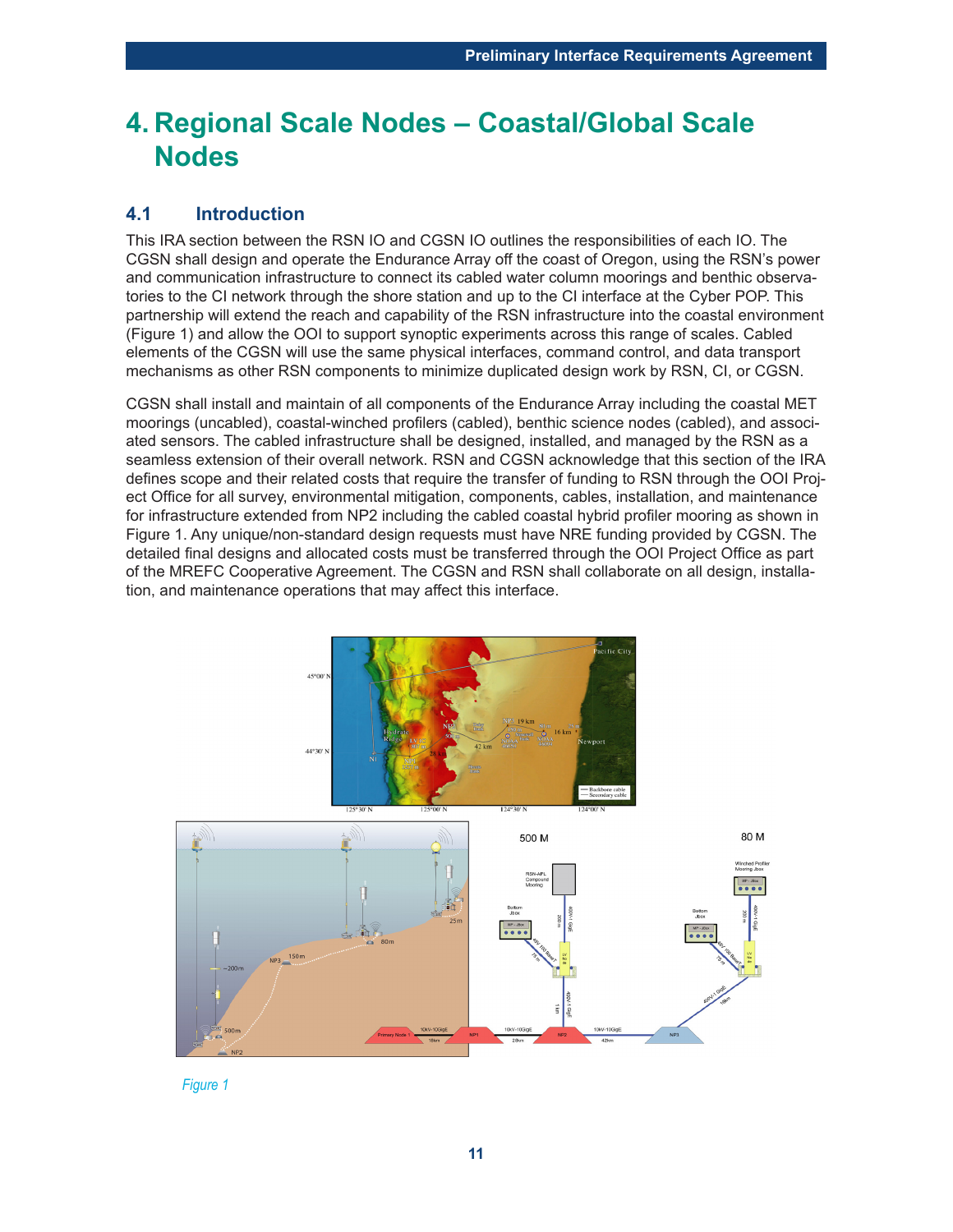#### **4.2 Physical Design**

Figure 1 depicts the joint CGSN-RSN infrastructure components in the Endurance Array: location of the network (upper map panel), diagram of experimental nodes with cable connections to profiler moorings and benthic experiments at 500 and 80m depths (lower left), block diagram of cabled infrastructure supporting the 500 and 80m nodes (lower right). RSN-budgeted components are in red, other infrastructure "upslope" of NP2 are attributed to the high-level CGSN IO budget by the OOI Project Office. This configuration will be refined through design engineering and final review and documented as amendments to this agreement.

#### **4.3 Backhaul**

RSN-CGSN-BH-001 The RSN shall install, operate, and maintain a scalable link between the shore station and the National GigaPop located at the Pittock Building in Portland OR. The link will initially be provided at 10Gb/s. The CGSN IO shall provide high-bandwidth Wi-Fi and serial radio-modem wireless links for shipto/from-mooring connections.

#### **4.4 Shore Station**

RSN-CGSN-SS-001 The RSN shall provide the design, installation, operation, and maintenance of the shore station in both the MREFC and O&M phases of the project cooperative agreements.

#### **4.5 Element Management System**

RSN-CGSN-EM-001 The RSN shall provide the command and control of all cabled infrastructure provided in support of the CGSN through the RSN EMS system.

RSN-CGSN-EM-002 Any CGSN proposed non-standard infrastructure and corresponding modifications to the EMS must be reviewed and approved by the RSN in addition to the OOI Engineering CCB.

RSN-CGSN-EM-003 RSN shall provide CGSN direct read access to the EMS system.

RSN-CGSN-EM-004 Resource allocation shall be managed by CI.

#### **4.6 Hardware Interfaces**

RSN-CGSN-HI-001 RSN shall provide hardware interfaces to CGSN to connect sensors or other components to either a junction box or low-voltage node as currently described in the two white papers: *Preliminary Design Document* and the *Secondary Infrastructure Paper*.

RSN-CGSN-HI-002 RSN shall provide and install hardware for the cabled coastal hybrid profiler mooring, which is the same hardware design as the mooring described in the *Secondary Infrastructure Paper*. CGSN will provide all sensors for this mooring.

- RSN-CGSN-HI-003 The detailed specification for these interfaces will evolve as the system design moves forward through final design. These designs remain the responsibility of the RSN, but will be made under consultation with and acknowledgement by the CGSN.
- RSN-CGSN-HI-004 Both junction box types can individually pre-configure each of their eight sensor ports to communicate using 100/10Base T Ethernet or use serial port servers for sensors that only have a standard serial interface (RS232-RS485- RS422-TTL). The serial port servers will convert IP commands to serial data streams to the sensor and serial data from the sensor to IP to be transmitted back to the shore station.